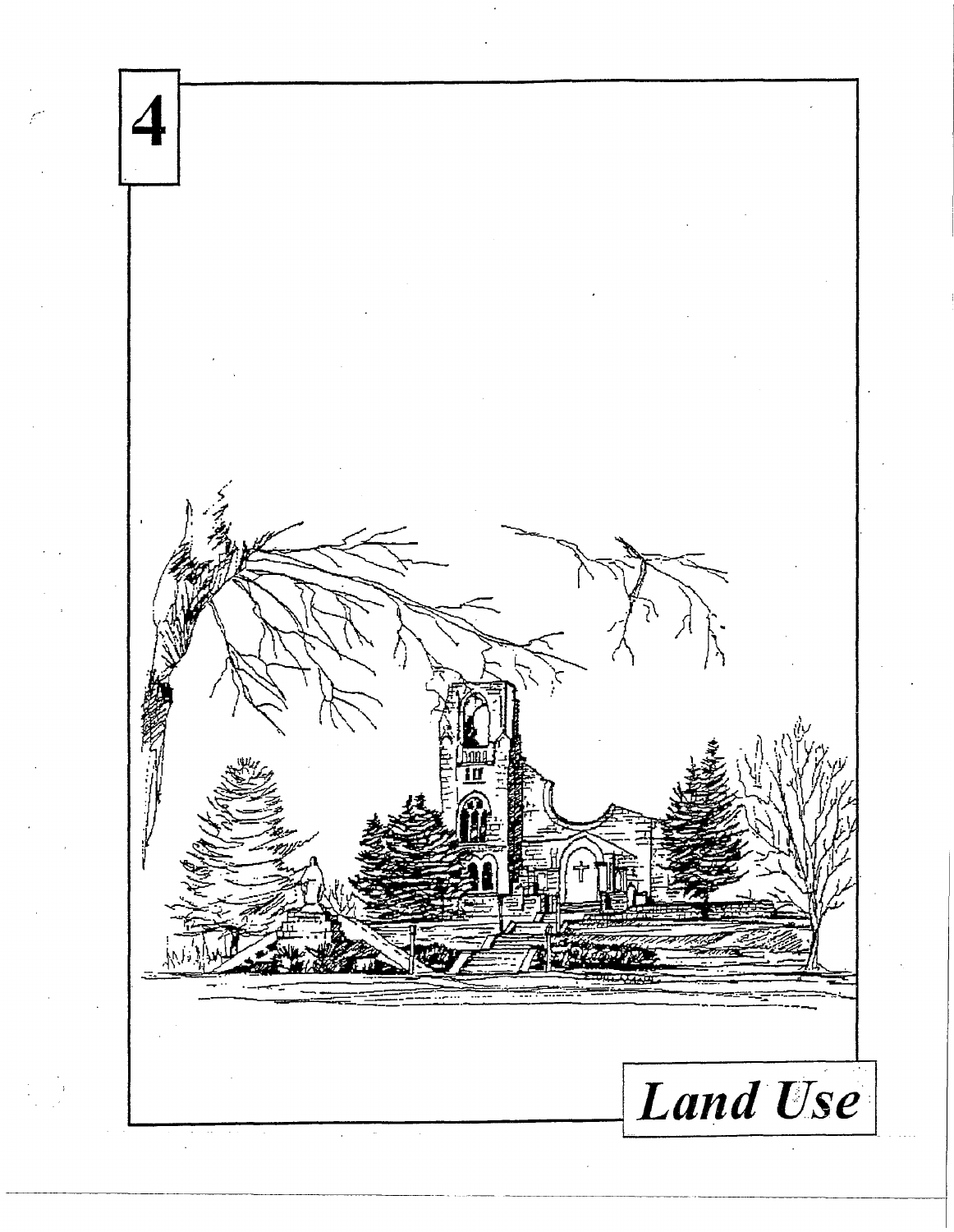Comprehensive Plan Chapter Four Land Use

Chapter Sections:

- **Introduction**
- Overview of Land Development in St. Marys
- Existing and Future Land Use Analysis
- Future Land Use Recommendations

### Introduction

*)* 

A land use plan is helpful for cities when reviewing, making, or applying land use laws. The plan is intended· to help direct the actions of the city to best serve the needs of the community now and in the future. The plan is based on several factors and considerations, including historical land developments, existing land use regulations (zoning), land availability, population projections, and the needs of the community.

The St. Marys Comprehensive Plan is a guide to help the city prepare for future land use needs in the city and Extra Territorial Zone (ETZ). Therefore this discussion of land use is a critical element of the plan. The chapter brings together information contained in other chapters in the Comprehensive Plan along with past and current land use data to help develop recommendations for the future. These recommendations should be considered when making future land-use decisions, including reviewing or changing zoning laws, evaluating subdivision requests, evaluating annexation requests, and issuing special permits.

The chapter begins with a description of the development patterns and·needs of St. Mary since the time of its founding. This section is followed by an evaluation of land use in the current zoning districts in St. · Marys. The analysis of current land use in the different zoning districts is evaluated with data found in the Population Chapter of this Comprehensive Plan. This information is used to anticipate the most likely growth to occur in the future and will help the city prepare its laws and infrastructure. The chapter concludes with recommendations to improve current land use and prepare for likely future land use needs.

#### Overview of Land Development In St. Marys

Examination of historical land development within St. Marys is discussed in this section and is defined by the most notable distinct growth patterns and causes.

Settlement and the St. Marys Mission. In 1857, the United States government purchased 30 square miles along the Kansas River from the Kansas Indian Tribe. The land was given to the Potawatomi Tribe, and a tract from that land was dedicated for the Catholic Manual Labor School and Mission. On that site, the Indian Pay Station, the oldest building in Pottawatomie County, was built. The pay station was constructed by the US government to serve as an Indian Agency where all business between the Pottawatomie people and the government was conducted (City of St. Marys internet homepage, 1997).

 $\mathcal{L}$ 

Turn of the Century. After it was established, the city grew in linear fashion from the mission site westward along the Oregon Trail road and the railroad. Expansion of the town to the south was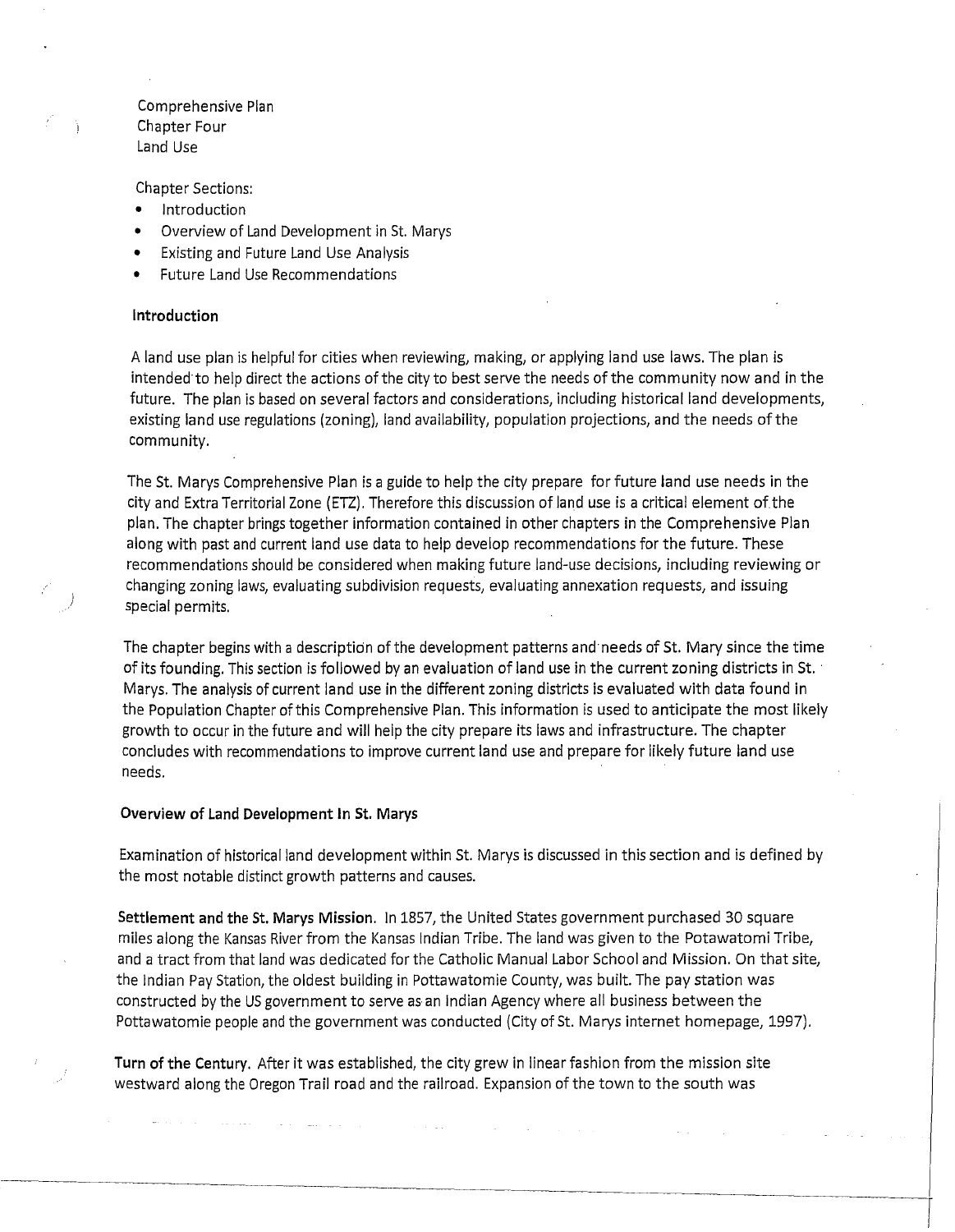restrained by the Kansas River, and the hilly terrain of the landscape limited development to the north and the west. Therefore, most growth since the turn of the century has been directed toward the northwest (Kansas State University 1991).

St Marys was laid out in a grid pattern with small lots, service alleys, and linear streets. This pattern of development was adopted to integrate residential and commercial land uses and connect them to US Highway 40 (now U.S. Highway 24) and Kansas Highway 63 as the city grew during the 1900's.

**1970 to the Present - Industrial, Commercial, Recreational, and Residential Development.** Industrial and Commercial development occurred along U.S. Highway 24 during the 1970's. This development was of relatively high density and did not leave many vacant lots for future expansion. By 1978, the central commercial district was fully developed along U.S. 24, as were residential areas north and south of the commercial district. Commercial and Industrial properties were then developed along U.S. 24 on the edges of St. Marys, primarily on the East side of the city.

The major recreation area is Riverside Park, located to the south of the central commercial district and isolated from the residential areas in the central and northern parts of the city. A smaller park is located just north of Mission St. along Highway 63. An even smaller park is located on the north side of Bertrand between  $6<sup>th</sup>$  and  $7<sup>th</sup>$  Streets.

Several residential developments were constructed during the late 1970s through the 1990s, including Wildwood Terrace, Simecka, Zemek, Terrace-Woods, and Lakeview. Recent developments have been Valley View Vista and Parkside.

Another element that has occurred along with the most recent developments is an increase in the restoration of both the older homes in the residential districts and also the second floors of many downtown commercial buildings in the city. These renovations have been made mainly by young families or investors and have added many residences in the forms of single family homes and apartments.

### **EXISTING AND FUTURE LAND USE ANALYSIS**

(

The current Zoning Map of the city and the ETZ will be used for the following Ian d use analysis. This analysis will give an overview of zoning district percentages within the city, an estimation of vacant lots that can realistically be used in the near future (this data was taken by simply driving through all the streets of St. Marys – which takes about an hour and a half for future reference), and an estimation of future land use needs based on data both from the Population Chapter and from updated population data from the 2010 census.

This overview of the zoning districts, available lots, and future needs should be helpful when evaluating zoning changes, development requests, and other land use laws. This overview may also be helpful when evaluating future infrastructure needs within the city.

While reading this section, refer to the Zoning Map. The Zoning Map illustrates the current Land Uses by showing the Zoning Districts which regulate land use within the City of St. Marys and the ETZ. Below are the evaluations of each Zoning District and recommendations as to the current and/or future need within each district.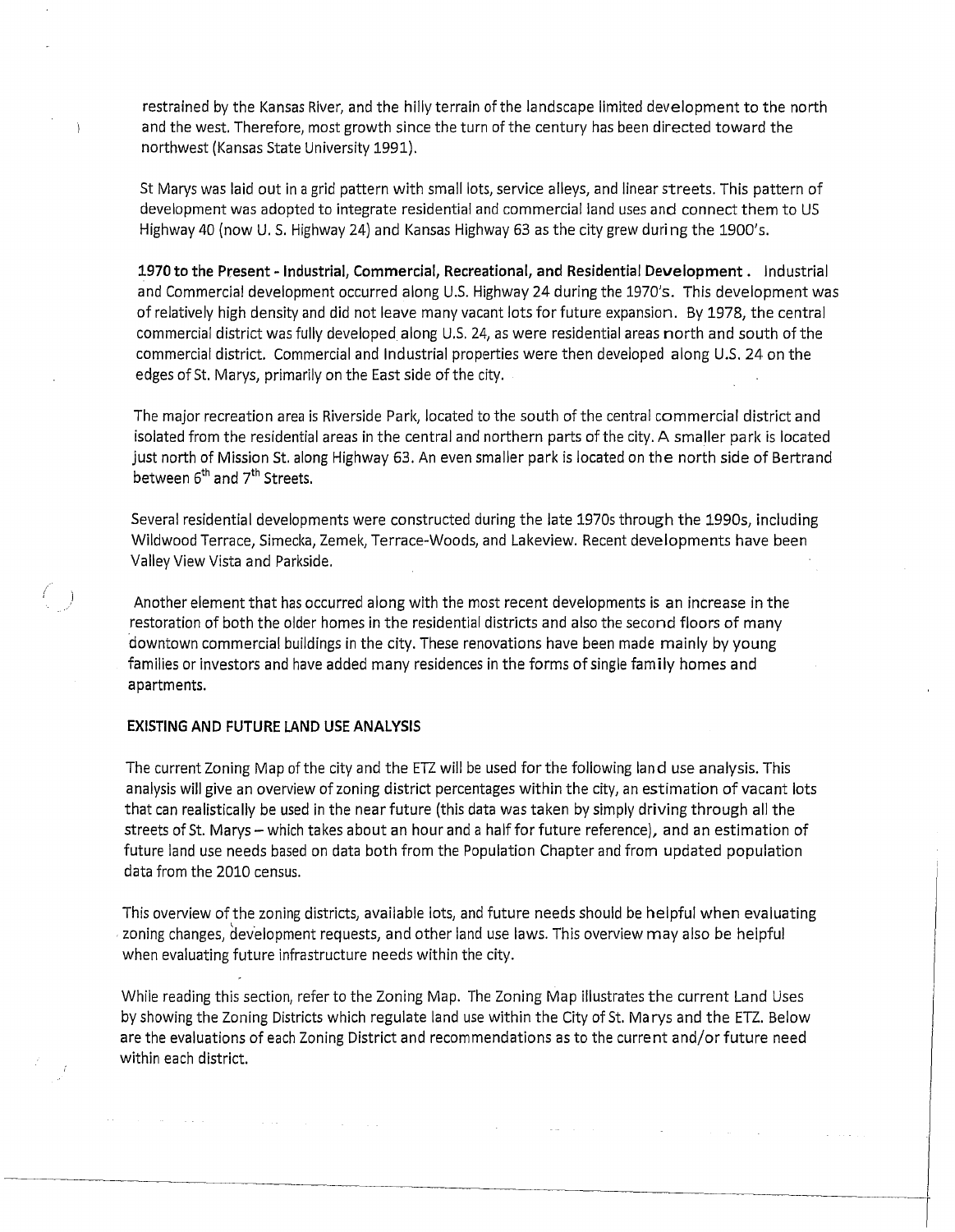**Residential.** Residential Zoning Districts are broken up into R-1, R-2, and R-3. Below is an analysis of each residential district.

 $R-1$ :

- 1. Percentage of residential districts. The R-1 district is about 45% of the residential property in the city. These lots are mainly located in the developments that occurred after 1970.
- 2. Available lots that can be built upon. There are about ten to fifteen R-1 lots that are vacant and are potential building locations in the near future.
- 3. Future need. Based on population projections and the median age of the population as seen in the population chapter, in the next 5 to 10 years there will most likely be a need for more residences in the City.

## R-2

- 1. Percentage of residential districts. The R-2 district is about 50% of the residential property in the city. These lots are mainly located in the developments that occurred before 1970 and are located closer to the downtown area.
- 2. Available lots that can be built upon. There are only one or two R-2 lots that are vacant and potential building locations.
- 3. Future need. Based on population projections and the median age of the population, in the next 5 to 10 years there will most likely be a need for more residences in the City. The R-2 district allows for duplexes and can be an effective way for developers to accommodate the need for multiple residences without using multiple lots.

# R-3

(

- 1. Percentage of residential districts. The R-3 district is about 5% of the residential property in the city. These lots are mainly located along Highway 63 closer to the downtown area.
- 2. Available lots that can be built upon. There is only one R-3 lot that is vacant and a potential building location.
- 3. Future need. Based on population projections and the median age of the population, in the next 5 to 10 years there will most likely be a need for more residences in the City. The R-3 district allows for multiple family dwellings and can be an effective way for developers to accommodate the need for multiple residences without using multiple lots. Increasing R-3 zoning districts and height limits would allow more residences within the current city limits.

**Commercial.** Commercial Zoning Districts are broken up into C-1, C-2, and C-3. Below is an analysis of each commercial district.

- C-1
	- 1. Percentage of commercial lots. The C-1 district is about 40% of the commercial property in the city. These lots are located along US Highway 24 in or very close to the downtown area.
	- 2. Available lots that can be built upon. There is one C-1 lot that is empty and a potential building location. Also, there are about three C-1 buildings that are apparently vacant and potentially available for future needs.
	- 3. Future needs. The C-1 district is referred to as the "Downtown Commercial District" and has limited growth potential due to limited number of buildings and buildable lots in the downtown area. Zoning laws allow C-1 activities in all other Commercial (with a few exceptions in the C-2 District) and in all of the Industrial districts. Future commercial needs can be accommodated in the other zoning districts.

C-2

1. Percentage of commercial lots. The C-2 district is about 30% of the commercial property in the city. Most of these lots are located along U.S. 24 East of the downtown and the rest are in various locations throughout the city.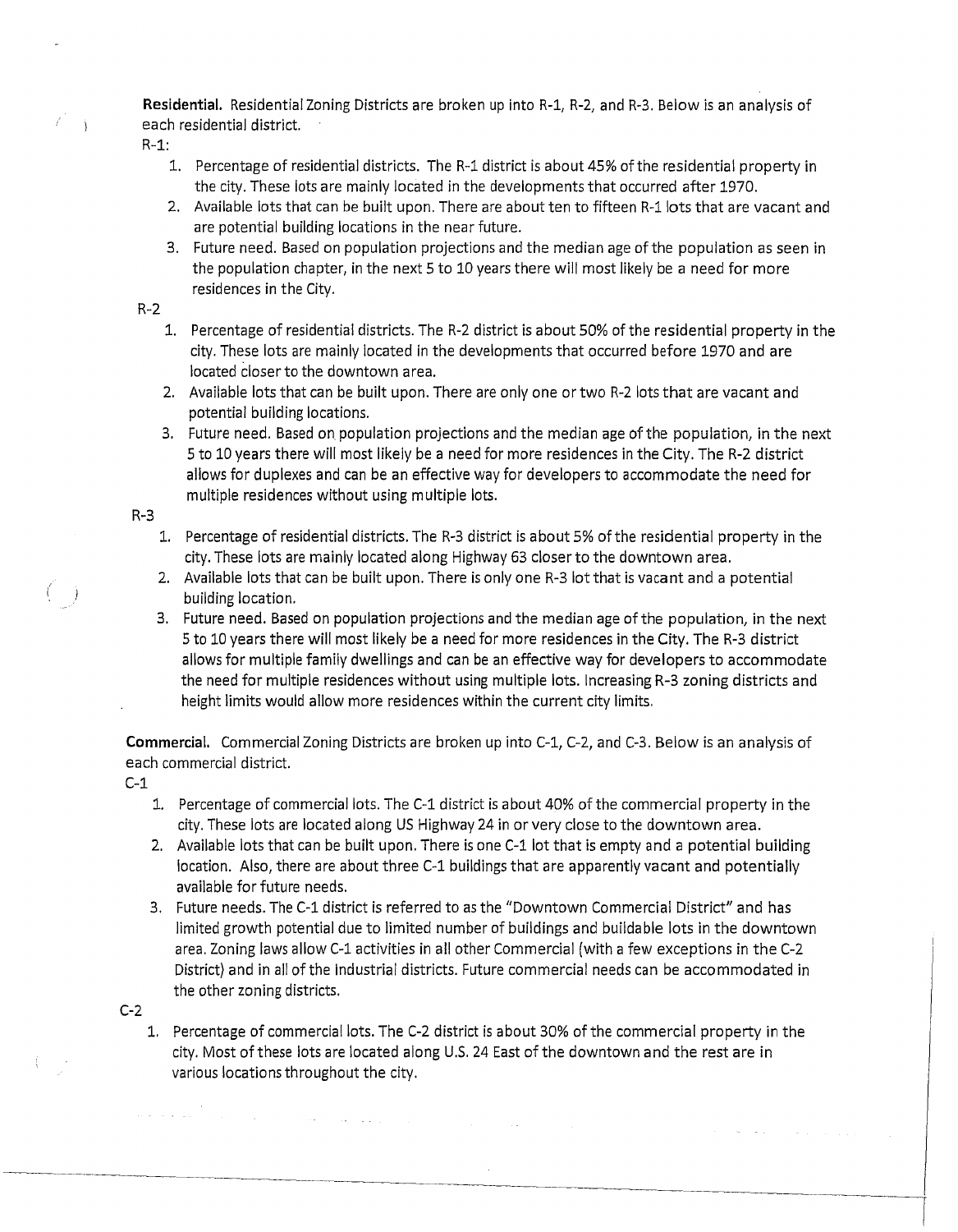- 2. Available lots that can be built upon. There are no C-2 lots that are empty and are potential building locations. There are no C-2 buildings that are apparently vacant and potentially available for future needs.
- 3. Future needs. Zoning laws allow C-2 activities in all other Commercial and Industrial ,districts so future commercial needs can be accommodated in these districts. However, there are a few uses allowed in the C-1 district that are allowed only as a Conditional Use in the C-2 district. These restrictions may need to be lifted in the future if the need a rises.
- C-3
	- 1. Percentage of commercial lots. The C-3 district is about 30% of the commercial property in the city. Most of these lots are located along U.S. 24 nearthe outside edges of the city.
	- 2. Available lots that can be built upon. There is one C-3 lot that is empty and a potential building location. Also, there are no C-3 buildings that are apparently vacant and potentially available for future needs.
	- 3. Future needs. Zoning laws allow C-3 activities in all other Commercial Districts (with a few exceptions in the C-2 District) and Industrial districts. Future commercial needs should be able to be accommodated in the other zoning districts.

**Industrial.** Industrial Zoning Districts are broken up into 1-1, 1-2, and 1-3. Below is an analysis of each Industrial district.

1-1

- 1. Percentage of Industrial Lots. The 1-1 district is about50% of the Industrial property in the city. Most of these lots are located east of town in the Industrial park. Most of the lots are owned by the Pottawatomie Economic Development Corporation and are un-developed.
- 2. Available lots that can be built upon. There are about six 1-1 lots that are empty, developed; and are potential building locations. Two of these lots are owned by the city west of city hall and the other lots are located in the Industrial Park. There are many lots in the Industrial Park area that are undeveloped. Also, there are three or four  $i$ -1 buildings (three being in the Santa Cruz stripmall) that are apparently vacant and potentially available for future needs.
- 3. Future needs. The Industrial Park appears to be the main area that is available for I-1 building needs. The Pottawatomie Economic Development Corporation appears to be working towards re-platting the undeveloped lots.
- 1-2
- 1. Percentage of Industrial Lots. The 1-2 district is about 30% of the Industrial property in the city. Most of these lots are located along U.S. 24 just west of the downtown and the other lots are located east of Grand Ave. (Custom Wood Products).
- 2. Available lots that can be built upon. There are no 1-2 lots that are empty and are potential building locations. Also, there is one 1-2 building (Bayer Stone) that is vacant and potentially available for future needs.
- 3. Future needs. The limited availability of 1-2 property may require other Industrial or Commercial property to be re-zoned in order to provide for 1-2 property uses.
- 1-3
- 1. Percentage of Industrial Lots. The 1-3 district is about 20% ofthe Industrial property in the city. These lots are located along U.S. 24 on the West edge of the city.
- 2. Available lots that can be built upon. There are 1-3 lots along the railroad west of the city that are empty but are very limited in potential building locations. Also, there are no 1-3 buildings that are apparently vacant and potentially available for future needs.
- 3. Future needs. The limited availability of 1-3 property may require other Industrial or Commercial property to be re-zoned in order to provide for 1-3 property uses.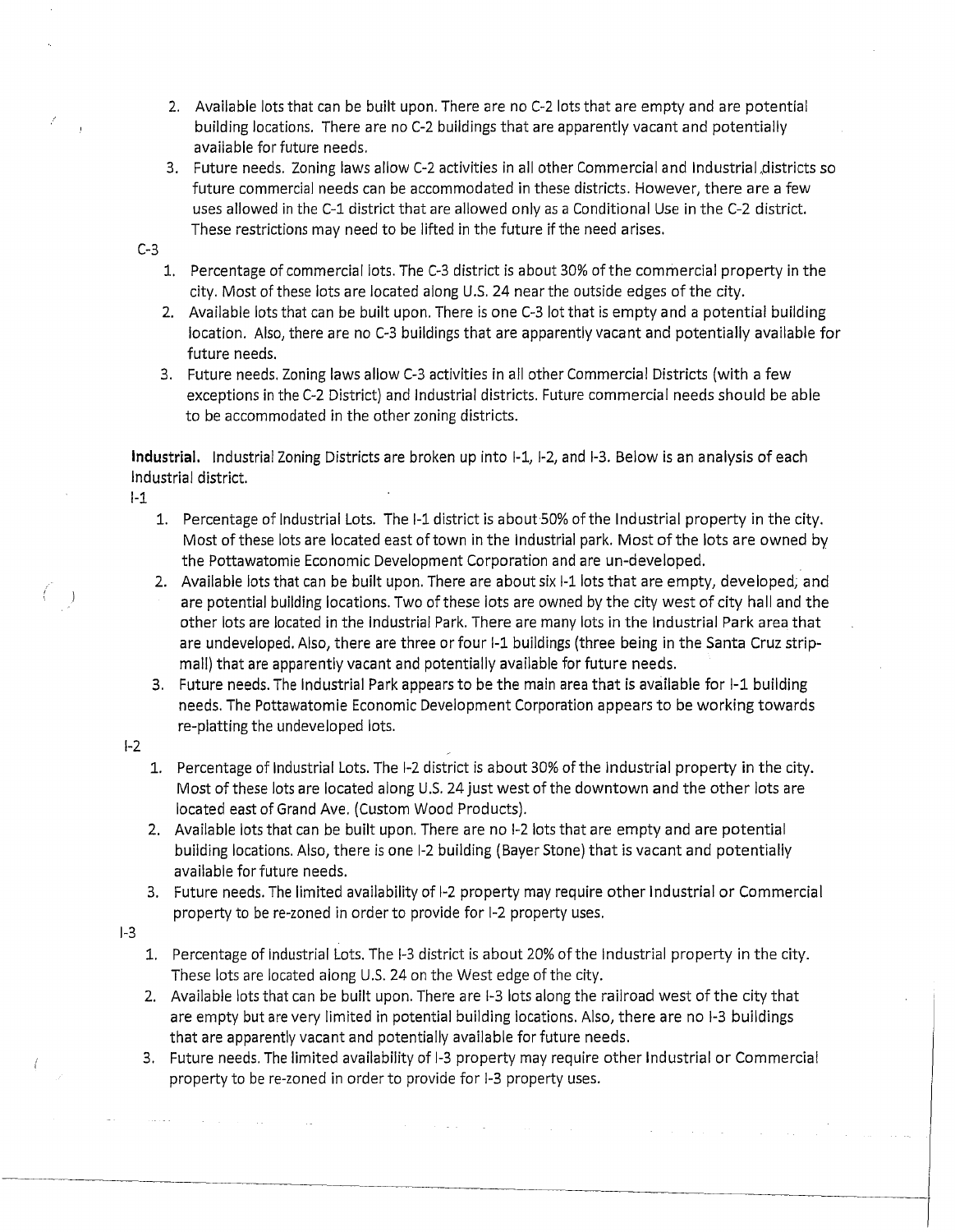**Parks.** Parks are defined as City owned property that is open to the public for recreational use. There are three parks and also a municipal golf course.

**City Owned Property.** The city owns property primarily for operational purposes such as City Hall, the refuse area, the armory, the water tower areas, utility buildings, and similar properties. The city may want to evaluate all of its properties on a regular basis to insure efficient use of the available land and show plans for unused land.

**Extraterritorial Zone.** The Extraterritorial Zone (ETZ) consists of the area around the city limits of which the city has planning jurisdiction. Given that the ETZ is under the planning jurisdiction of the City of St. Marys, the city can annex land from the ETZ. The land in the ETZ is primarily zoned agricultural. Due to the limited space within the city limits, it is possible that some land in the ETZ will either be re-zoned or annexed for development in the future.

### **FUTURE LAND USE RECOMMENDATIONS**

**Historical development patterns in St. Marys.** Historical development patterns in St. Marys show small residential developments being built onto the perimeter of the city as the need arises. There are around twenty residential lots and about ten Commercial or Industrial lots that are buildable. As the population of St. Marys will most likely continue to increase, more land will be needed in and around the city to accommodate the growing population.

**Recent and Current Developments.** Parkside subdivision was the most recent development in the city and has only a few developed lots that are vacant. There is more land within this subdivision that is undeveloped (possibly another thirty lots), but, due to recent flood plain map issues, it is not known if these additional lots will be developed.

Our Lady of Guadalupe subdivision is being developed north of St. Marys and appears to be limited to five lots.

**Future land development potential Analysis.** Future developments will likely be needed. Where will they be? Here is a quick analysis of the land surrounding St. Marys and the most likely locations for future developments to occur. The analysis will begin with the area north of the city and will continue around the city starting with the northeast.

North of St. Marys has limited growth potential due to Country Breeze and Our Lady of Guadalupe developments.

Northeast of the city has some development potential, but is limited due to the Lake and waterways.

East of the city is very unlikely to be developed due to St. Marys Academy owning the property and intending to keep it for future needs as the school and parish grow.

Southeast of the city is the industrial Park which is filling in slowly. Future development of the Industrial Park is up to the Pottawatomie Economic Development Corporation. Residential development in this area is limited due to proximity to the flood areas.